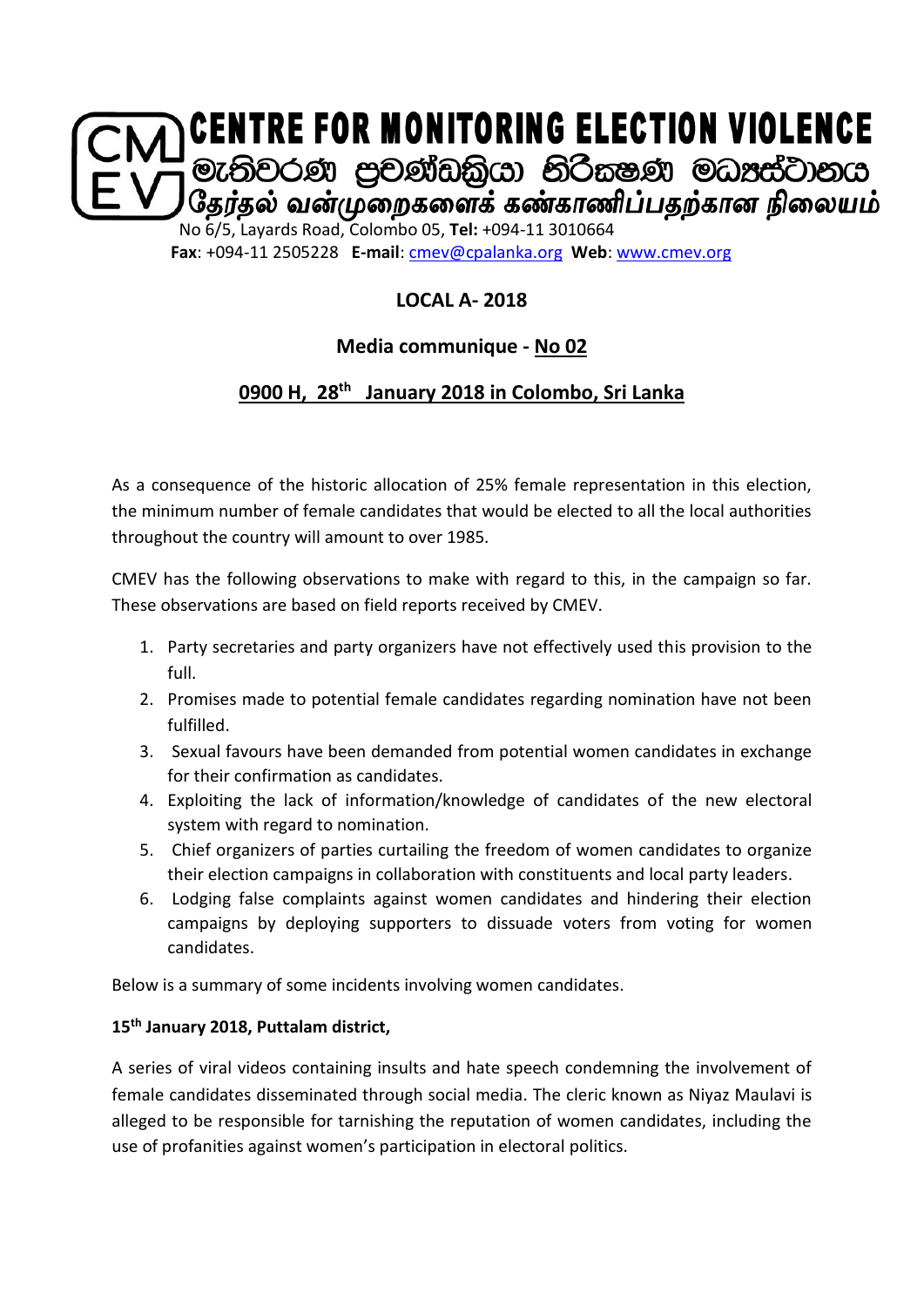As a religious cleric, he demands that his followers not vote for women. Female candidates in the Puttalam district and in the Northern and Eastern provinces, in particular are being targeted.

The Co-Convener of CMEV Dr. P. Saravanamuttu has written to the Elections Commission and the Inspector General of Police, requesting them to take prompt action with this regard.

### **15th January 2018, Puttalam District**

A surprise raid was carried out by four (04) police officers on the residence of C. A. Rinuza Ilma, a female candidate contesting from the Sri Lanka Muslim Congress. Police officers attached to Norochcholai police station raided the house on a complaint received via 119 police emergency hotline. The complainant had indicated that a large- scale operation of counterfeiting banknotes was being carried out at the house of the said female candidate and that a large number of computers at that location were being used for this purpose. Although it was a surprise raid, the female candidate has emphatically insisted that a women police officer also should have partaken in such a raid.

The police officers were unable to find anything suspicious. Subsequently the candidate whose house was raided, arrived at the police station with another candidate named Zilia Buto and attempted to make a complaint. Yet the police officers on duty refused to accept her complaint claiming that the officer responsible for taking complaints was on leave. However, after informing one of the Election Commission members, Prof. Rathnajeevan Hoole, the complaint had finally been accepted by the police under the complaint no. CIB I 16/125. Against her objections, Police officers had edited her complaint on the grounds of relevance.

### **20th January 2018, Monaragala district**

K. A. Renuka Damayanthi , a female candidate of an independent group contesting for a seat in the Wellawaya Pradeshiya Sabha, was hospitalized after sustaining injuries as a result of a confrontation between candidates of the independent groups and supporters of the political parties.

Ms Damayanthi had been a former supporter of United People's Freedom Alliance. Although she had been hoping to be a Sri Lanka Podujana Peramuna (SLPP) candidate, she has not been given nomination. Hence she submitted nomination as a contestant of an independent group.

The 119, emergency response unit has received a complaint from Mr. R. M. Lalith Rathnayake, one of the neighbors of the said female candidate claiming that she has been displaying the picture of the former president Mahinda Rajapaksa as campaign material at her residence and on her vehicle. The complainant is a supporter of SLPP. The confrontation has started while the police officers had been at her residence to investigate the above complaint. It resulted in R. M. Lalith Rathnayake assaulting candidate Damayanthi. The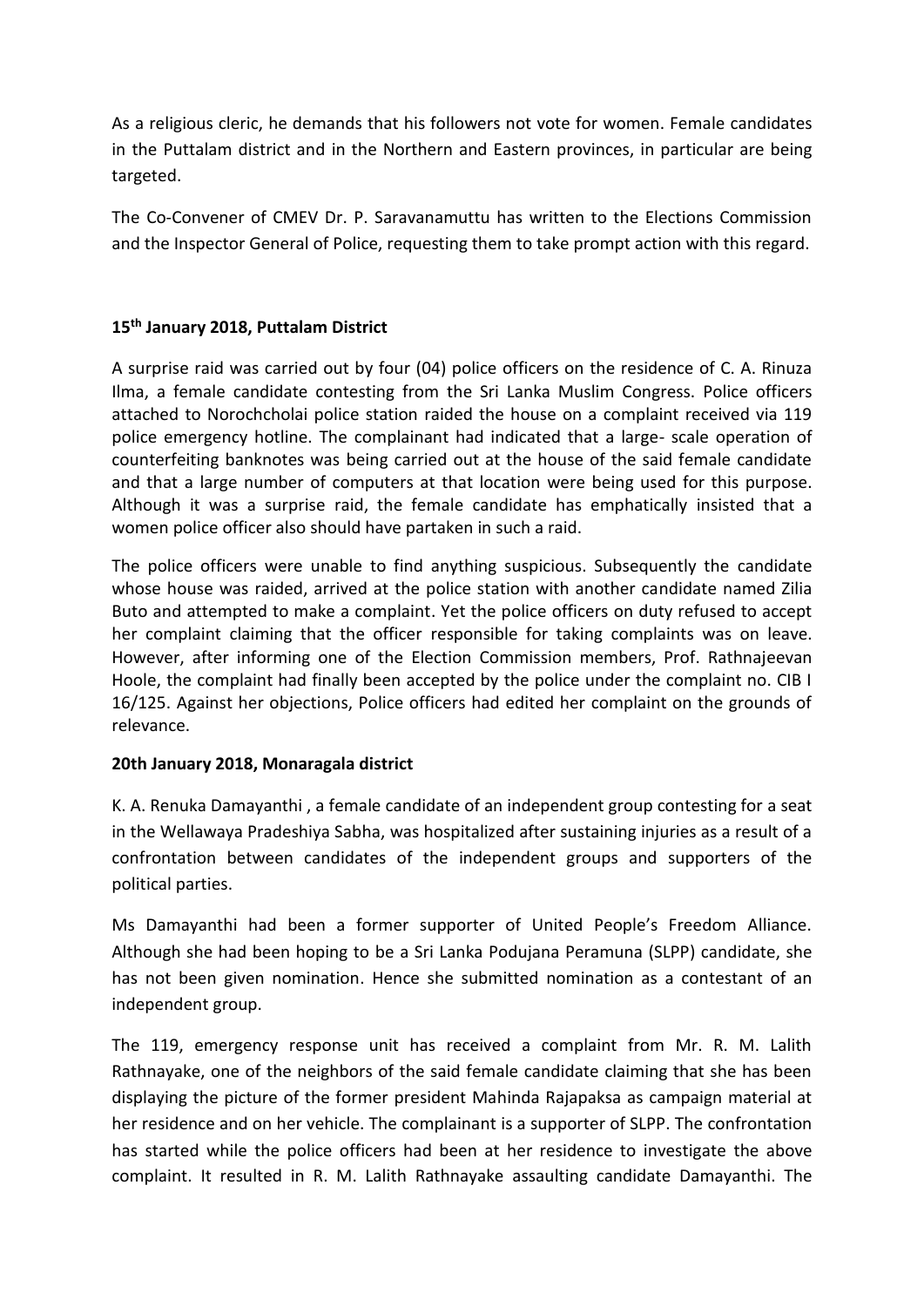assault caused facial bleeding to her and she has been admitted to the Wellawaya hospital where she is still receiving treatment.

Candidate Damayanthi's husband V. P. Aruna Chaminda Kumara has retaliated by assaulting Pushpa Shiromala, the wife of Lalith Rathnayake . Ms Shiromala has also been admitted to the same hospital and is receiving treatment.

R. M. Lalith Rathnayake and Aruna Chaminda Kumara have been arrested as suspects and have been presented to the magistrate under B Report 11060. They have been remanded till 23rd January 2018.

## **12th December 2017, Batticoloa district, Manmunaipattu Pradeshiya Sabha, Ariyampathi South electorate (No. 4)**

An attack with stones had been leveled at The house of UNP candidate K. Jeyachandrika was stoned by an unidentified gang on the night of the 12<sup>th</sup> of December 2017. She has lodged a complaint at the Kattankudi police station under the complaint no. CIB III 98/148. No suspects have been identified.

### **21st of January 2018, Gampaha District, Negombo Municipal Council**

It has been reported to CMEV that Muthukudaarachchige Namali Susanthi, representing United National Freedom Front, has been subjected to verbal assault and intimidation. The incident took occurred at around 12:00 P.M. near the supermarket located at Kaduwapitiya junction in Negombo. The person alleged to have been involved in the said verbal assault and intimidation is a supporter of another candidate representing the United National Party.

Candidate Susanthi has lodged a complaint at the Negombo Police Station under the complaint no. EIB 60112.

### **26th January 2018, Gangawatakoralaya Pradeshiya Sabha, Kandy district**

Ms N. M. Udayangani Kumudukumari, an expectant mother employed at the Internal Audit Division of the Coconut Cultivation Board, has been nominated for the Gangawatakorale Pradeshiya Sabha by the Jathika Janatha party without her knowledge and her signature has also been forged.

When the leader of Janatha Jathika party was contacted he apologized for the mistake and declined to comment on it when CMEV contacted him.

### **Other Observations**:

**Providing guidelines to minimize the disturbances caused by election rallies in residential areas.**